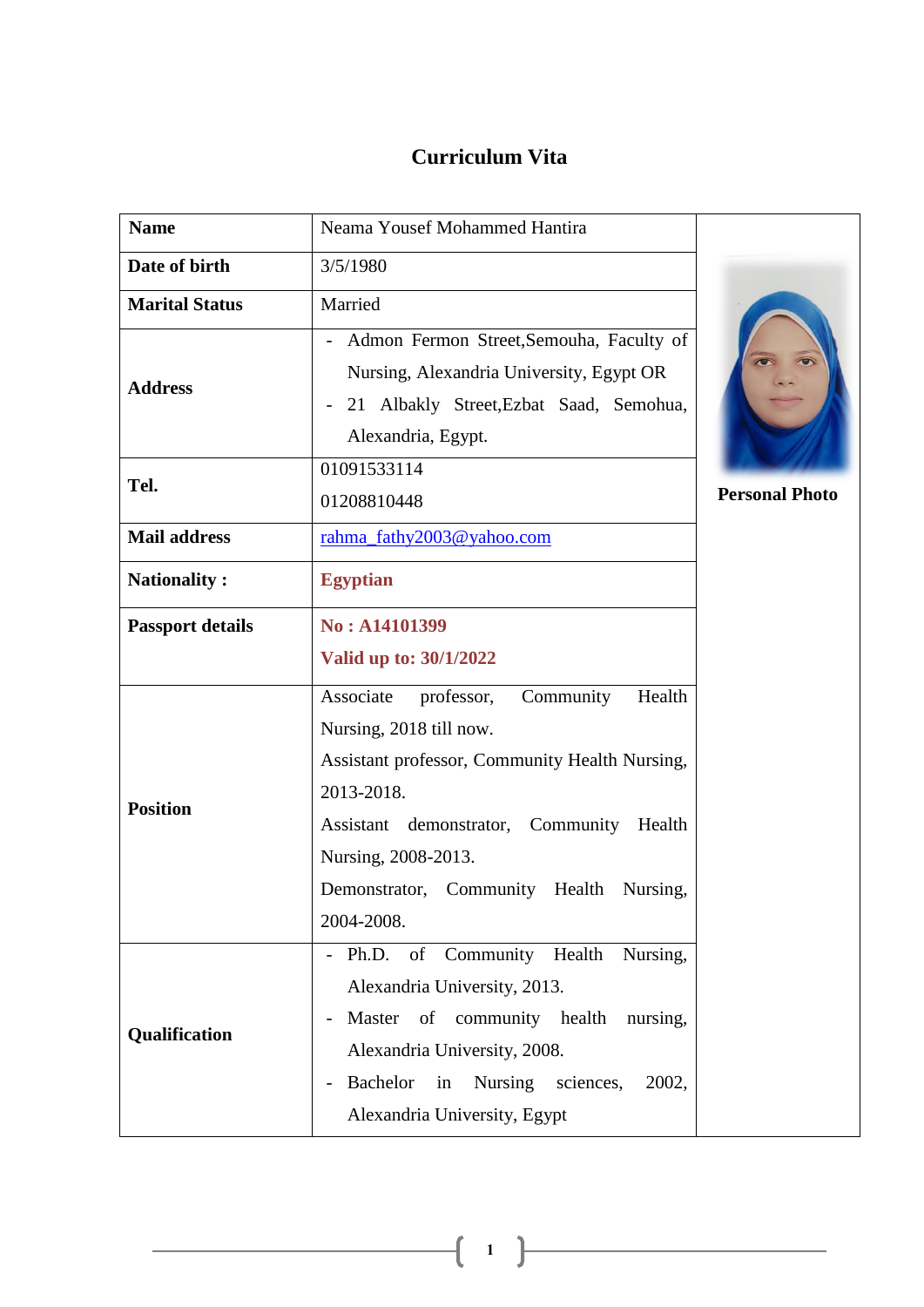## **EDUCATIONAL QUALIFICATIONS A. PROFESSIONAL QUALIFICATIONS**

| <b>Degree</b>         | College&          | Year | <b>Class &amp; Percentage</b> | Major subject with                |
|-----------------------|-------------------|------|-------------------------------|-----------------------------------|
|                       | <b>University</b> |      |                               | specialization                    |
|                       |                   |      |                               |                                   |
| Ph.D. $\overline{of}$ | Alexandria        | 2013 | *Excellent                    | <b>Health</b><br><b>Community</b> |
| community             | University,       |      |                               | (Occupational<br><b>Nursing</b>   |
| health                | Egypt             |      |                               | Health)                           |
| nursing, 2013,        |                   |      |                               |                                   |
|                       |                   |      |                               |                                   |
| Master of             | Alexandria        | 2008 | *Excellent                    | <b>Community Health</b>           |
| community             | University,       |      |                               | <b>Nursing (Adolescents</b>       |
| health                | Egypt             |      |                               | and School health)                |
| nursing, 2008,        |                   |      |                               |                                   |
| Alexandria            |                   |      |                               |                                   |
| university            |                   |      |                               |                                   |
|                       |                   |      |                               |                                   |
| Bachelor in           | Alexandria        | 2002 | * Excellent with honour       | <b>Nursing</b>                    |
| Nursing               | University,       |      | degree                        |                                   |
| sciences,             | Egypt             |      |                               |                                   |
| 2002,                 |                   |      |                               |                                   |
| Alexandria            |                   |      |                               |                                   |
| University,           |                   |      |                               |                                   |
| Egypt                 |                   |      |                               |                                   |

## **B. CONTINUING EDUCATION:**

## **COURSES,**

- Completed the **American Board Program** about the Quality Management in baby friendly hospitals course with excellent grade. American board for quality science and technology (ABOST) in collaboration with the Regional center for Studies and Occupational Development RCSOD and Mother Child Friendly Care Association MCFC.2017.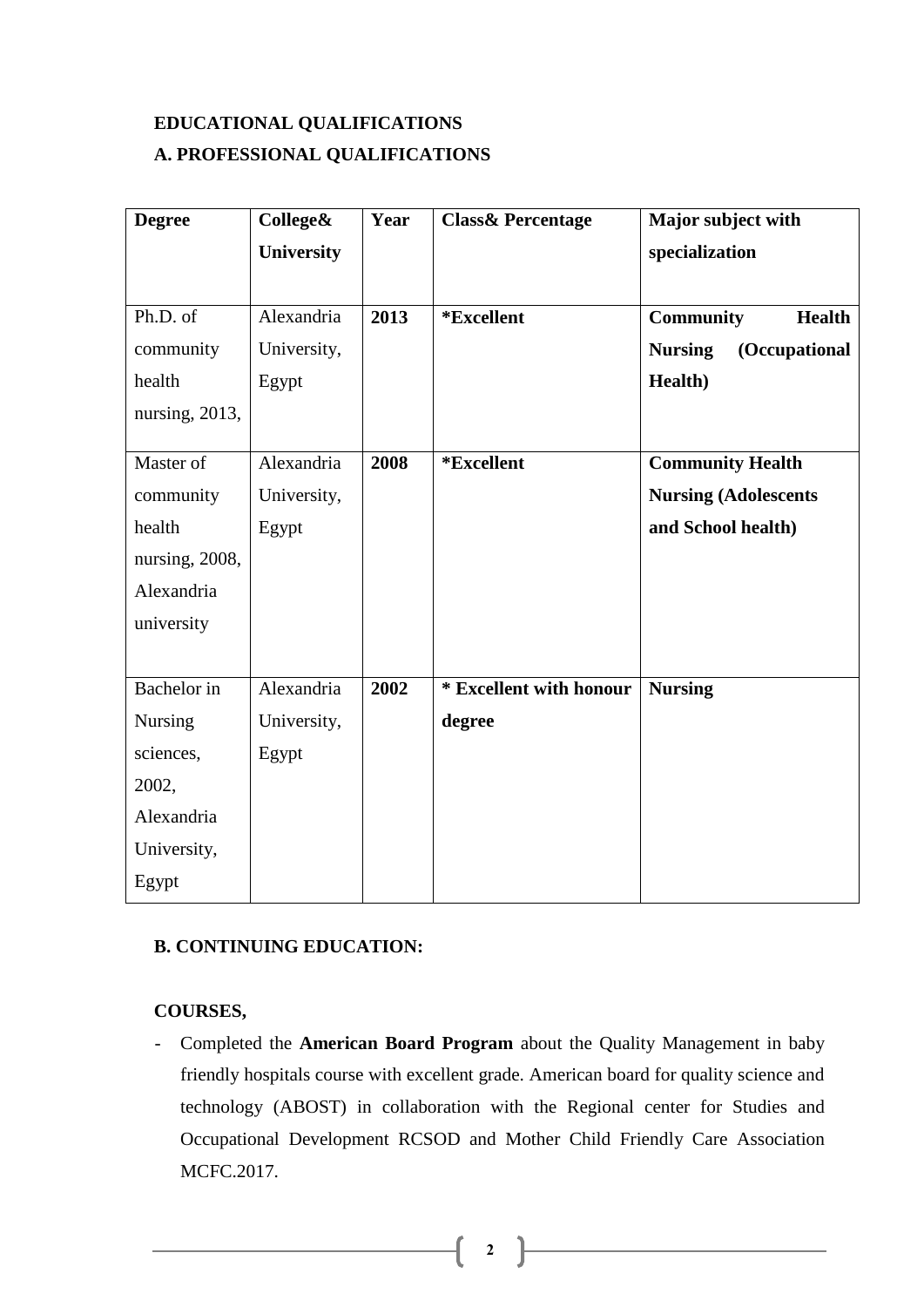- Completed the Basic Life Support (BLS) European Resuscitation Council (ERC) Qualification, 2018.

## **WORKSHOPS and SEMINARS:**

- Course learning outcome mapping, Faculty of Nursing, Alexandria University, Egypt, 2018.
- Program and courses specification, Faculty of Nursing, Alexandria University, Egypt, 2018.
- Second Baby Friendly University Hospital Initiative (UBFI) workshop for preparing University hospitals to become centers of excellence for teaching Baby Friendly Practices, Faculty of Medicine, Alexandria University, Egypt, 2018.
- How to write a success grant proposal, Alexandria University, Egypt, 2018.
- Building a research trajectory, Alexandria University, Egypt, 2017.
- Critique of nursing research papers, Damanhour University, 2015
- Plagiarism, Damanhour University, 2015.
- Quality Standards in Teaching, Faculty Leaders Development Center, 2015.
- Crisis & Disaster Management, Faculty Leaders Development Center, 2015.
- Organizing Scientific Conferences, Faculty Leaders Development Center, 2015.
- References Management System, Faculty Leaders Development Center, 2015.

## **CONFERENCES- PARTICIPATED/PRESENTED PAPERS/CONDUCTED:**

- Women's Health Investment as a Key to the Global Health & Prosperity, Faculty of Nursing, Alexandria University, 2018.
- Non-Communicable Diseases, Alexandria Regional Center for Women Health, 2018.
- Nursing Role in Leading and Advancing the Global Health, Faculty of Nursing, Alexandria University, 2017.
- Adolescence: the Road to the Future, , Faculty of Nursing, Alexandria University, 2017.
- Evidence Based Practice in Health Promotion: Challenges & Strategies, Faculty of Nursing, Alexandria University, 2017.
- Dengue Fever: Press Alarm Button, , Faculty of Medicine, Alexandria University, 2017.
- 22nd Annual Conference of The Egyptian Association of Endocrinology Diabetes  $\&$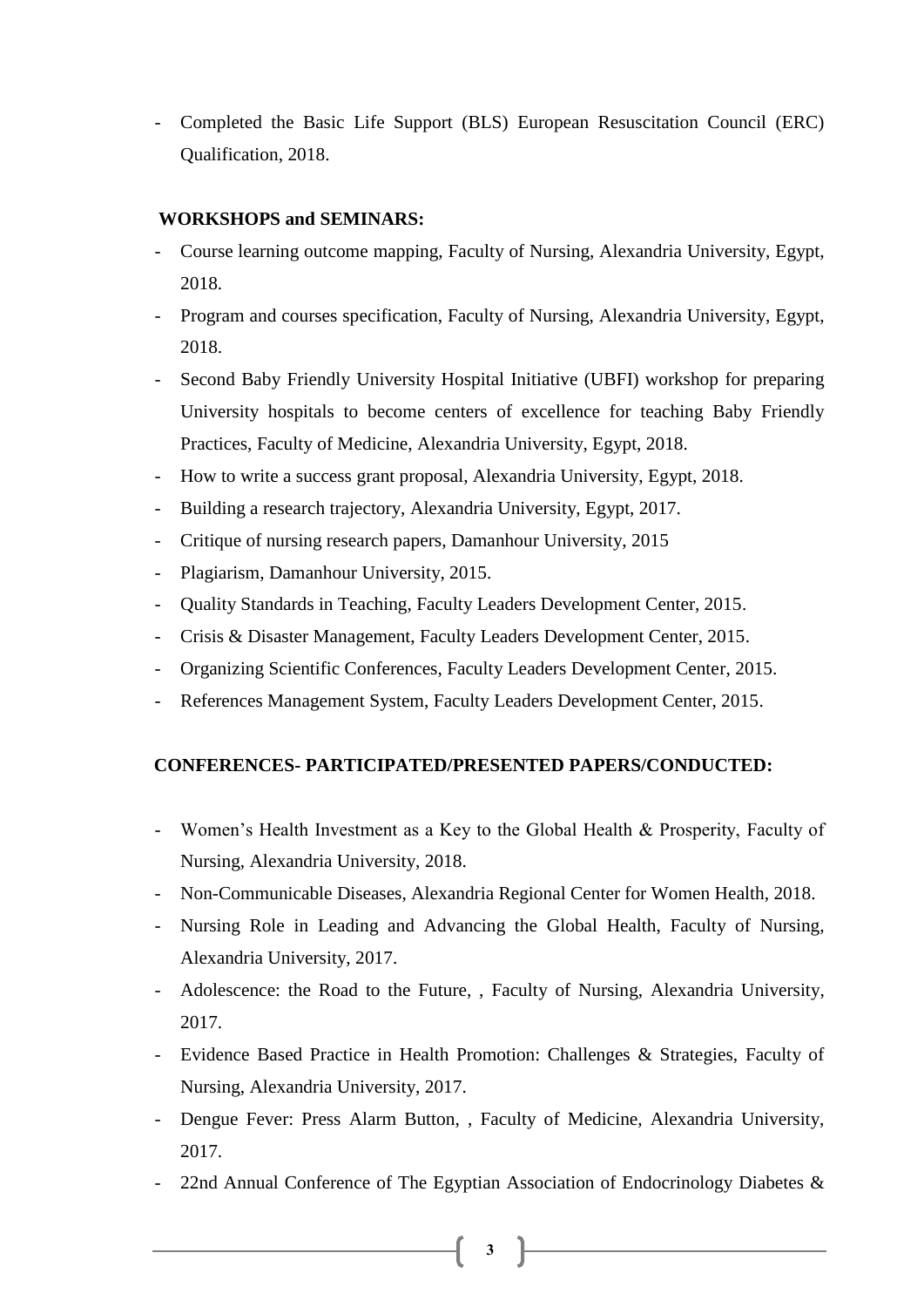Atherosclerosis - 3rd International Endocrine Update Program, Green Plaza, Alexandria, Egypt, 2017.

- 20th Annual International Congress of Egyptian Society of Endocrinology , Diabetes & Obesity - ESEO, 2017, Green Plaza, Alexandria, Egypt, 2017.
- Non-communicable Diseases: An Emerging Global Health Crisis, Faculty of Nursing, Alexandria University, 2017.
- Paving the Way Toward Forward Thinking in Nursing Profession, , Faculty of Nursing, Helwan University, 2017.
- Teaming Up for Women's Health, Faculty of Nursing, Alexandria University, 2017.
- 14th Annual Conference of the Medical Association for Study and Management of Obesity, Green Plaza, Alexandria Egypt, 2017.
- 21st Annual Conference of The Egyptian Association of Endocrinology Diabetes & Atherosclerosis - 2nd International Endocrine Update Program, Green Plaza, Alexandria Egypt, 2016.
- Demographics & Health in Egypt 2016, Faculty of Medicine, Alexandria University, 2016.
- Health Information Management: The Path to Nursing Innovation and Globalization, Faculty of Nursing, Alexandria University, 2016.
- 19th Annual International Congress of Egyptian Society of Endocrinology & Obesity, Green Plaza, Alexandria, Egypt, 2016.
- Advances in Critical Care & Emergency Nursing, Faculty of Nursing, Alexandria University, 2016.
- Women's Health: Advanced Issues & Practices, Faculty of Nursing, Alexandria University, 2016.
- Infection Control & Personal Hygiene & Practice Linnaeus Sweden University, Faculty of Nursing, Alexandria University, 2016.
- Toward Better Nursing Practice Kennesaw University, Faculty of Nursing, Alexandria University, 2016.
- Challenges and New Trends in Nursing, , Faculty of Nursing, Alexandria University, 2015.
- Clinical Nursing Performance: the Dichotomy between Faculty Education and Hospital Practices, Faculty of Nursing, Alexandria University, 2015.
- Youth and adolescents Health, Faculty of Nursing, Alexandria University, 2014.
- Natural childbirth is a woman's right, Faculty of Nursing, Alexandria University,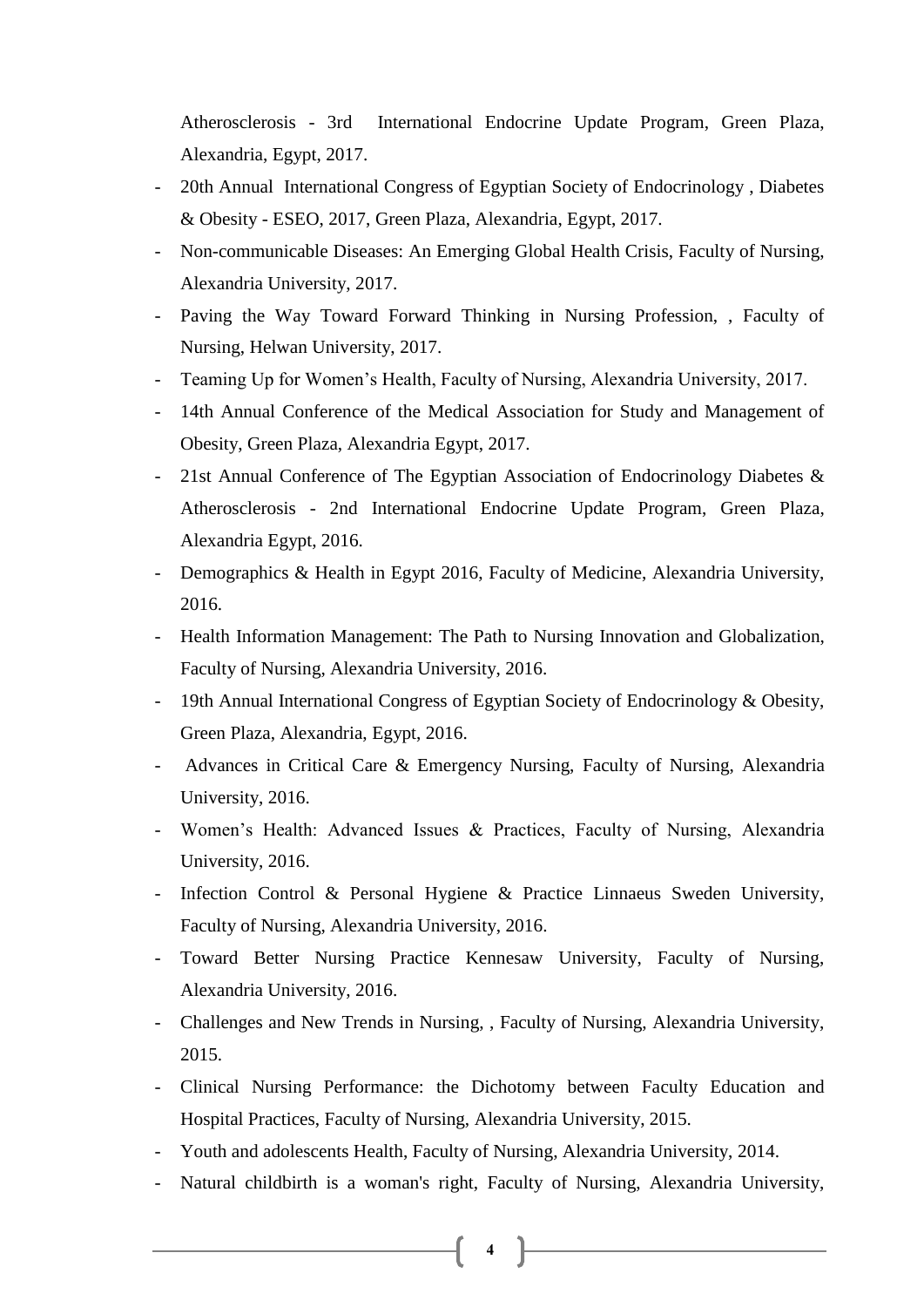2014.

- Nursing Education: It's Time to Click and Update, Faculty of Nursing, Alexandria University, 2014.
- Women's rights are human rights: How to implement?. Alexandria Regional Center for Women Health, 2014.
- Accredited Higher Education Institutions: Challenges & Strategies, Faculty of Nursing, Alexandria University, 2014.

## **EMPLOYMENT EXPERIENCE**

- **A) Total experience: 16 years and 5 months** 
	-
- **B) Experience:**

| College &                                    | Year |                | <b>Years of</b>        | <b>Designation</b>            | Job                                                                                    |
|----------------------------------------------|------|----------------|------------------------|-------------------------------|----------------------------------------------------------------------------------------|
| <b>University</b>                            | from | T <sub>0</sub> | experience             |                               | description                                                                            |
| Faculty of Nursing,<br>Alexandria University | 2018 | Till<br>now    | 1 year and<br>8 months | Associate<br>professor        | Involved in<br>undergraduate and post<br>graduate theoretical<br>and clinical teaching |
| Faculty of Nursing,<br>Alexandria University | 2013 | 2018           | 5 years                | <b>Assistant</b><br>professor | Involved in<br>undergraduate and post<br>graduate theoretical<br>and clinical teaching |
| Faculty of Nursing,<br>Alexandria University | 2008 | 2013           | 5 years                | <b>Assistant</b><br>lecturer  | Involved in<br>undergraduate<br>theoretical and clinical<br>teaching                   |
| Faculty of Nursing,<br>Alexandria University | 2004 | 2008           | 4.5 years              | Demonstrator                  | Involved in<br>undergraduate clinical<br>teaching                                      |

## **Teaching skills Participate in teaching the following courses**

#### **Undergraduate students' courses including**

- Principles of community health for 1st year students
- Community health for 3rd year students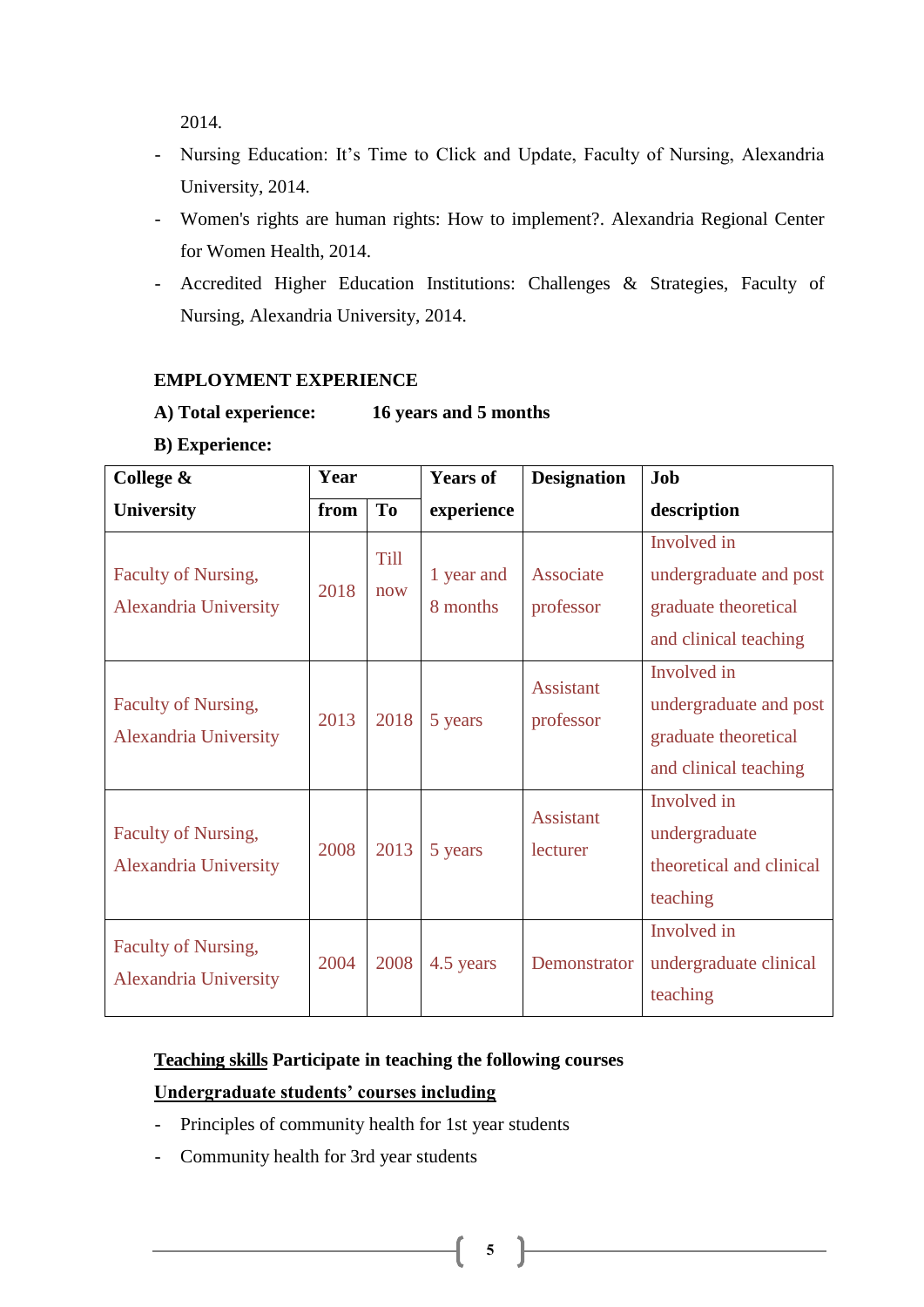- Community health nursing for 4th year students
- Environmental health course
- Epidemiology course
- Computer Science and statistics course

## **Post graduate courses including**

- Nursing informatics. Faculty of Nursing Alexandria University.
- Community health problems Course. Faculty of Nursing Alexandria University.
- Family, Society and Demography. Faculty of Nursing Alexandria University.
- Community Health Nursing 1. Faculty of Nursing Alexandria University
- Health education for family and community. Faculty of Nursing Alexandria University.
- Issues and trends in community health nursing. Faculty of Nursing Alexandria University.
- Participate in the Clinical training for nursing students (Both undergraduate and post graduate) in the field of home visit, rural health, maternal and child health, school health, and health conveys.. .etc.

#### **C) Clinical / Hospital / Industrial Experience**

| <b>College / Hospital</b> | Year     |           | <b>Designation</b> | <b>Job description</b>       |
|---------------------------|----------|-----------|--------------------|------------------------------|
|                           | From     | Tо        |                    |                              |
| Alexandria teaching       | 1/9/2002 | 30/9/2003 | Internship year    | Clinical experience one year |
| hospitals                 |          |           |                    | at educational hospitals     |

#### **D) RESEARCH EXPERIENCE**

#### **Researches &Publications**

- 1. Yacout DA, **Yousef N,** Hosni H. Post-Traumatic Stress Disorders and Burnout Syndrome among Community Paramedic Staff. American Journal of Nursing Research 8(5):562-574.
- 2. Mahmoud N, **Yousef N,** Hosni H. Food Safety Knowledge, Practices and Attitudes of Community Dwelling Older Adults in Marsa Matrouh City, Egypt. International Journal of Novel Research in Healthcare and Nursing Vol. 7, Issue 2, pp: (366-383), Month: May - August 2020.
- 3. Hosni H, Badawy S, **Yousef N**, Toama Z. The Effect of Applying A Developed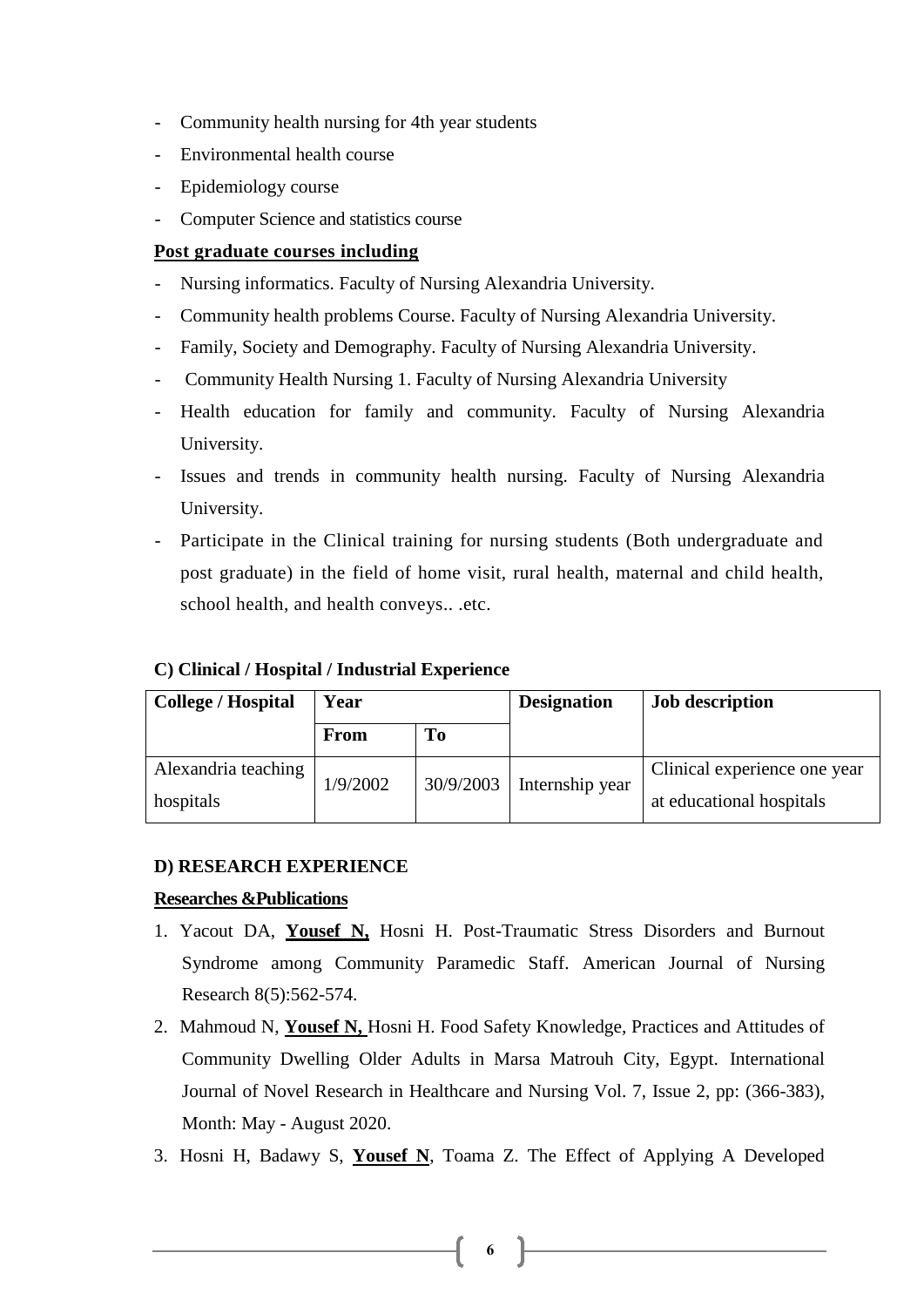Disaster Risk Reduction Guideline on Governmental Primary School Student's Safety Behaviors, Alexandria Governorate, Egypt. International Journal For Research In Health Sciences And Nursing, Volume-6 | Issue-7 | July, 2020.

- 4. **Yousef N**, Elkaluby EA. Nutritional Awareness Campaign Combating Egyptian Food Myths: Empowering Adolescents' Healthy Food Consumption in Alexandria Youth Centers. International Journal of Novel Research in Healthcare and Nursing Vol. 7, Issue 1, pp: (601-625), Month: January - April 2020.
- 5. **Yousef N**, Elkaluby EA, Mohamed AM. Nursing Students' Perspectives regarding Challenges and Barriers of Health Education at Different Community Clinical Settings in Alexandria, Egypt. International Journal of Novel Research in Healthcare and Nursing Vol. 6, Issue 3, pp: (488-502), Month: September - December 2019.
- 6. Elkaluby EA, **Yousef N**. Maternity Nurses' Perception Regarding Challenges Facing Ten Steps to Successful Breastfeeding Implementation: Qualitative Research Approach**.** Journal of Health, Medicine and Nursing, Vol.69, 2019.
- 7. **Yousef N**, Elkaluby EA, Mohamed AM. Eating Behaviors Motives Underlying Food Selection and Perceived Barriers to Healthy Eating among Adolescents in Alexandria-Egypt. International Journal For Research In Health Sciences And Nursing, Volume-5 | Issue-12 | December,2019.
- 8. Mohamed AM, Elkaluby EA, **Yousef N**. Determinants of Antibiotics Misuse by the Mothers in Children Under Five Years at Alexandria Governorate – Egypt. IOSR Journal of Nursing and Health Science (IOSR-JNHS), Volume 8, Issue 6 Ser. VII. (Nov - Dec .2019), PP 31-44
- 9. Mohammed AA,**Yousef N**, Ouda MM, AbuElEla LA. Effect of Peers' Application of Modified Peyton's Four –Step Approach Versus Traditional Learning on Pediatric Nursing Students' Performance. Journal of Health, Medicine and Nursing, Vol.69, 2019.
- 10.El Demerdash DA, Yacout DA, **Yousef N**, AbuElEla LA. Nursing Students' Perceptions towards the Implementation of Web 2.0 Tools in Education. IOSR Journal of Nursing and Health Science (IOSR-JNHS), Volume 8, Issue 5 Ser. III. (Sep-Oct .2019), PP 33-48.
- 11.Abul-Fadl A, Farghally N, Ez-ElArab H, Shandidi M, Mostafa O, AlAttar G, Bakr I, ElArabi E, Fakher O, Hussien S, Ibrahim H, Menazae E, Rashad M, Sabbour S, Yousef N, Elkaluby E. A Multicenter Survey for Monitoring the Baby-Friendly Initiative in 6 University Hospitals in Egypt (2017-2018): A Comparative Analysis.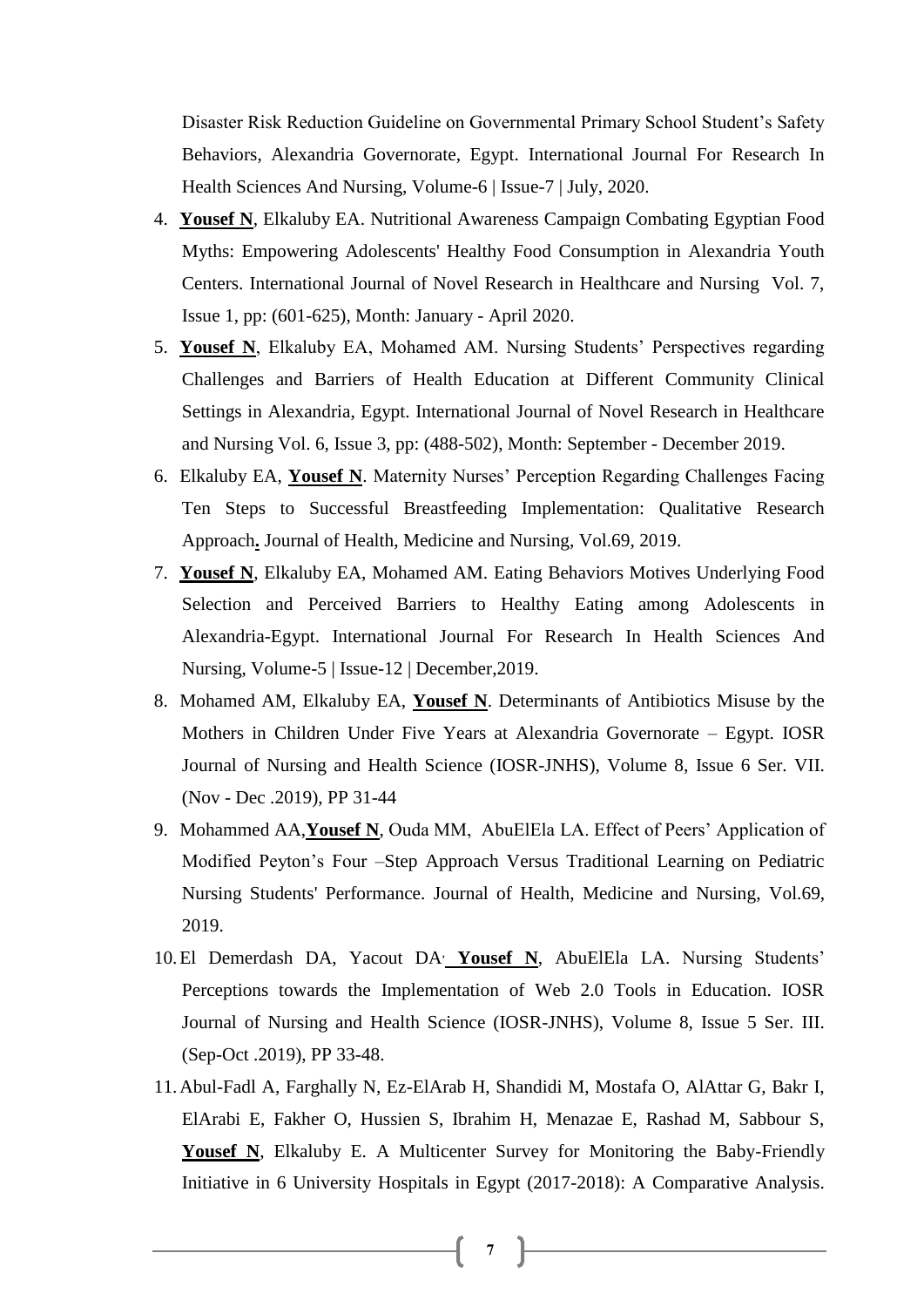Open Journal of Social Sciences, 2018, 6, 293-306. ID:89610,14 pages [10.4236/jss.2018.612026.](http://www.scirp.org/journal/PaperInformation.aspx?PaperID=89610&#abstract)

- 12.Mahmoud N, **Yousef N**, Essa R. The Relationship between Health Belief Model and Compliance with Therapeutic Regimen among Diabetic Pregnant Women. International Journal For Research In Health Sciences And Nursing February, 2018; 4(2).
- 13.Mohamed A, Abd Elwahed M, Tayel D, Madian A, **Yousef N**. Risk Factors and Nutritional Assessment among Early Adolescent Girls with Iron Deficiency Anemia in Damanhour City. Journal of Health, Medicine and Nursing, An International Peerreviewed Journal, 2018; 52.
- 14.Ahmed A, **Yousef N**, Mahmed A. Effect of Implementing Traffic Safety Awareness Program on Driver's Knowledge Regarding Traffic Safety Practices in Alexandria - Egypt. IOSR Journal of Nursing and Health Science (IOSR-JNHS), Volume 7, Issue 4 Ver. XI (Jul.-Aug. 2018), PP 39-56.
- 15.Fouad R, **Yousef N**, [Mohamed](https://ejhc.journals.ekb.eg/?_action=article&au=55858&_au=Ola++Ezzat+Eltohamy+Mohamed) O. Relationship between Night Sleep and Day Time Sleepiness, Activities of Daily Living, and Cognitive Status of Community Dwelling Elders. Egyptian Journal of Health Care, 2017 EJHC Vol.8 No.1, 185-204.
- 16.Esheiba O, **Yousef N**. Knowledge Attitude and Barriers of Using Electronic Documentation among Nurses Working in Family Health Centers in Alexandria Governorate Egypt. World Congress on Nursing, April 05-07, 2017, Tryp Barcelona Apolo Hotel, Barcelona, Spain.
- 17.Ibrahim E , **Yousef N**. Abo-Elsoud H. Internet Addiction : A Comparative Study between Faculty of Nursing Students at Damanhour and Alexandria University. ZagazigNursing Journal, January, 2016; 12(1).
- 18.El Sherbini H, Abd Elrazik A, **Yousef N**. Challenges facing mothers of mentally disabled child: a qualitative study of mothers' experiences. Zagazig Nursing Journal, July 2016; 12(2).
- 19.Kassem F, **Yousef N** . Occupational Hazards and Safety Measures adopted by Port Workers in Alexandria, 13<sup>th</sup> International Scientific Nursing Conference in Collaboration with Kennesaw University "Toward Better Nursing Practice" University of Alexandria, Faculty of Nursing, 12-13 October 2015.
- 20.Kassem F, **Yousef N**. Experience of Middle Age Women regarding Menopause in Alexandria. Alexandria Scientific Nursing Journal, ASNJ Vol.17 No. 2, 2015.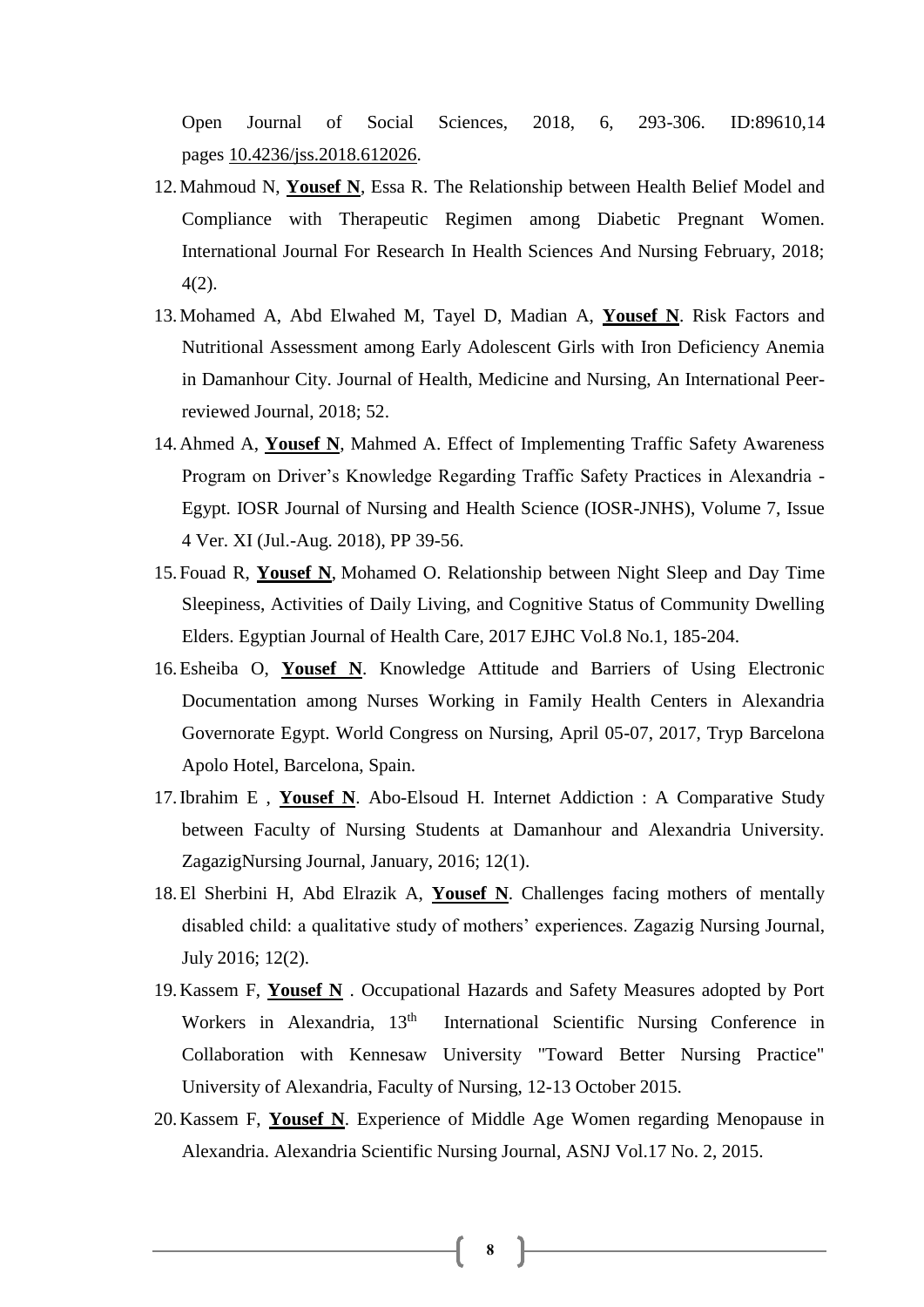Acknowledged by Columbia University School of Nursing for the contribution to focus group discussion held on 19 March 2017 to Determine Regional Clinical Nursing Research Properties in Egypt

#### **Supervisor of master and doctoral thesis titled:**

- Attitudes of Primary Health Services Providers toward Female Genital Cutting: Comparative Study between Alexandria and El Behera Governorates.
- Risk Factors and Nutritional Assessment among Preparatory School Girls with Iron Deficiency Anemia in Damanhur City.
- Assessment of Contraceptives Use Dynamics, Switching, Dropout and Unmet Needs among Clients Attending Primary Health Care Settings in Rural Areas in Alexandria.
- Effect of Applying Educating Disaster Risk Reduction Program on Primary Schools Students in Alexandria.
- Eating Behaviors and Food Addiction among Adolescent in Alexandria.
- Infant Feeding Pattern and Weaning Practices among Mothers Attending Primary Health Care Settings at Damanhur City

## **Doctorate title:**

- Risk Identification and Biosecurity Measures followed up for the Prevention of the Highly Pathogenic Avian Influenza among Sector Three Poultry Farms in El Gharbia Governorate. Doctorate Dissertation, Faculty of Nursing, Alexandria University, Egypt, 2013

## **Master title:**

Weight Variations among Preparatory school Girls in Alexandria. Master thesis, Faculty of Nursing, Alexandria University, Egypt,2008

## **Scientific Books:**

- Participated in Community Health Nursing Curricula Development, in Faculty of Nursing, for graduate and postgraduate level.
- Participated in Developing Disaster Risk Reduction Program guideline on Primary Schools Students in Alexandria.

## **OTHER PROFESSIONAL CONTRIBUTIONS (eg. Memberships / Offices /**

#### **Committees / Examerships**

## **1- Professional Membership:**

- Egyptian Nurses Association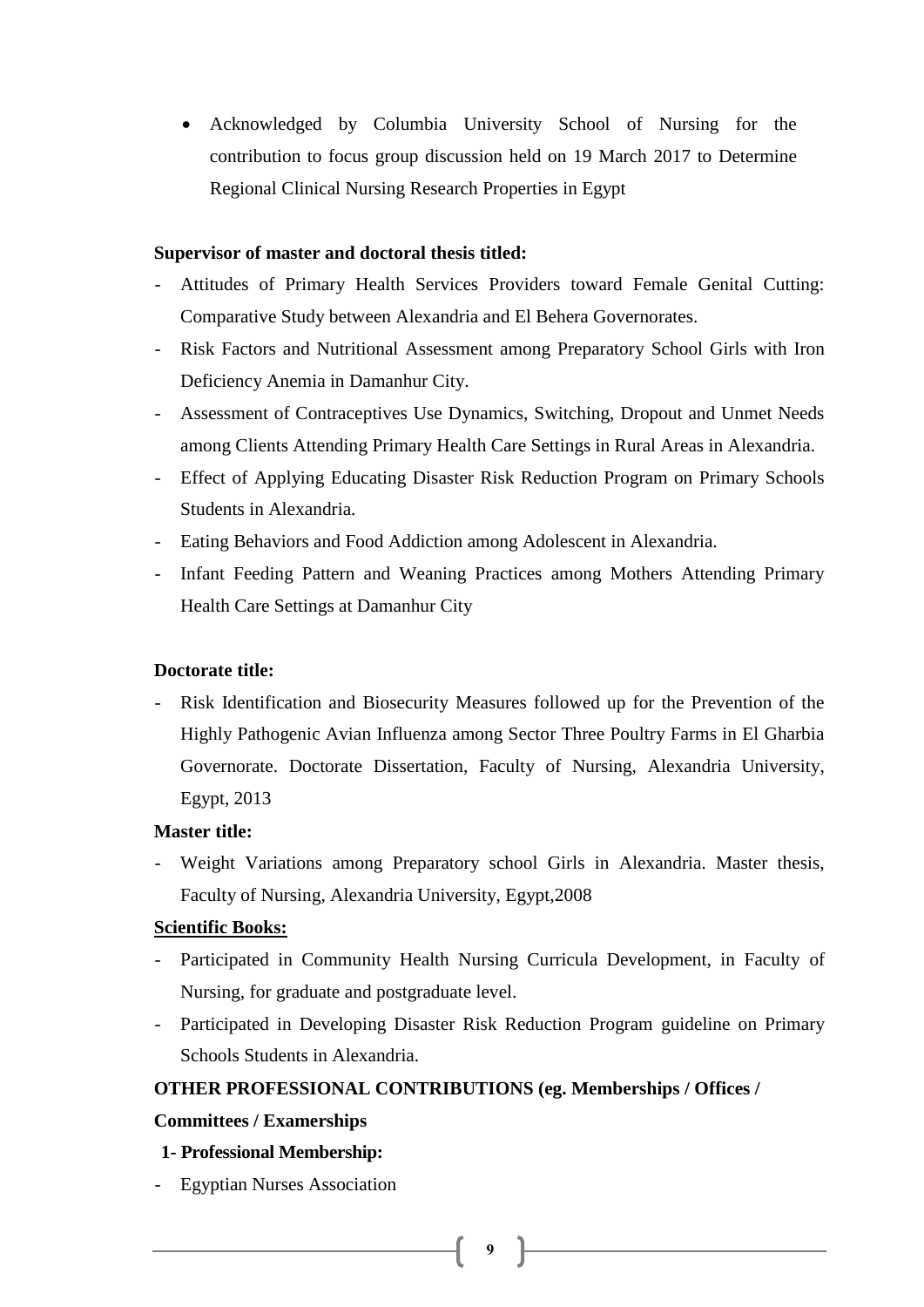- League of the High Institutes of Nursing Graduates, Alexandria, Egypt
- Member in Egyptian association of continuing medical education development 2017 (005368)
- Member in Mother Child Friendly Care Association 2018 (M-17-0051)

## **2- Academic Position and Professional Experience/ Committees / Examerships:**

- Member of Library Committee at faculty of Nursing Alexandria University 2017- 2018.
- Member of Community Service and Environmental Development Committee at faculty of Nursing Alexandria university 2017.
- Member of Postgraduate Exams and Control committee 2016-2017
- Member of Undergraduate Exams and Control committee 2016-2017.
- Member of the faculty strategic planning team (Faculty Quality Assurance Unit) 2014-till now.
- Member of the faculty Post Graduate standard. (Faculty Quality Assurance Unit) 2014-till now.
- Member of the faculty Community Participation Standard. (Faculty Quality Assurance Unit) 2014-till now.
- Member of the faculty Disaster Management committee. (Faculty Quality Assurance Unit) 2016-till now.
- Member of the faculty internal auditing committee. (Faculty Quality Assurance Unit) 2016-till now.
- Member of the faculty Evaluation and measurement committee. 2018-till now.

#### **SERVICE TO PROFESSION / PROFESSIONAL ACTIVITIES**

## **PROFESSIONAL DEVELOPMENT:**

- Completed the Design an Online Course in 24 Hours Course, Hamdan Bin Mohammed Smart University, 2020.
- Completed the Be an Online Tutor in 24 Hours Course, Hamdan Bin Mohammed Smart University, 2020.
- Completed the Basic Life Support (BLS) European Resuscitation Council (ERC) Qualification, 2018.
- Course learning outcome mapping, Faculty of Nursing, Alexandria University, Egypt, 2018.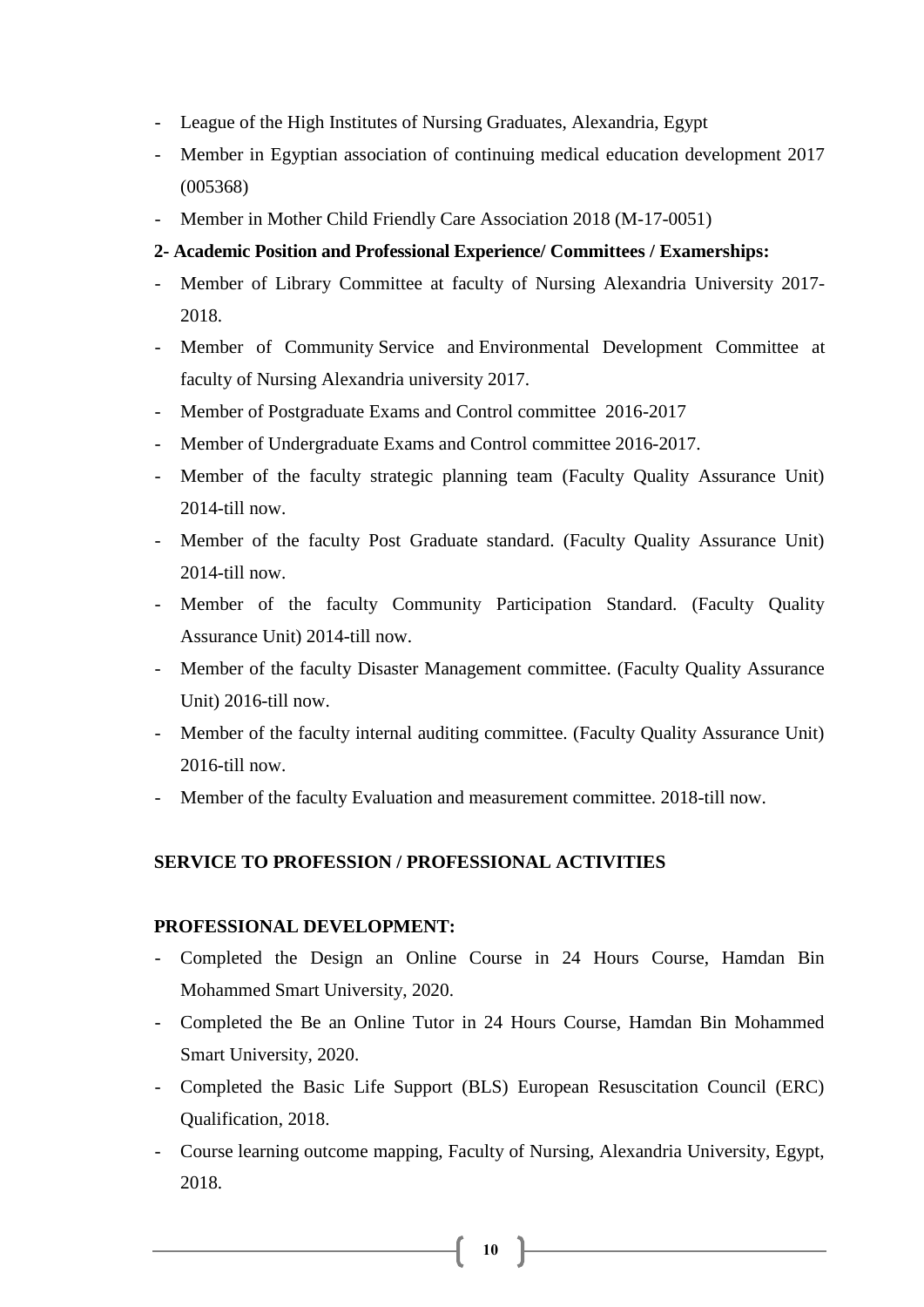- Program and courses specification, Faculty of Nursing, Alexandria University, Egypt, 2018.
- Second Baby Friendly University Hospital Initiative (UBFI) workshop for preparing University hospitals to become centers of excellence for teaching Baby Friendly Practices, Faculty of Medicine, Alexandria University, Egypt, 2018.
- How to write a success grant proposal, Alexandria University, Egypt, 2018.
- Building a research trajectory, Alexandria University, Egypt, 2017.
- Completed the American Board Program about the Quality Management in baby friendly hospitals course with excellent grade. American board for quality science and technology (ABOST) in collaboration with the Regional center for Studies and Occupational Development RCSOD and Mother Child Friendly Care Association MCFC.2017.

#### **Community services:**

- Involved in Baby Friendly Hospital initiative monitoring at El-Shatby University Hospital, Alexandria University, Egypt, 2018 till now.
- Involved in raising the community health awareness through different campaigns targeting certain topics as, nutrition, early detection of non-communicable diseases 2016-2017
- Raising the children and mothers awareness through series of lectures about sex education and self protection activities (prevent sexual abuse) provided in nurseries, sport clubs 2014 -2018
- Presentation of health education session about breast self-examination and personal hygiene for preparatory and secondary students at Alazher, March 2016.
- Presentation of health education session about personal hygiene and dental care for primary school students at Alazher , December 2016.
- Participated in the 1st, 2nd Community Health nursing department Health Campaign for rural areas in Alexandria About hypertension, and pandemic influenza. November 2009, 2010, 2011.

#### **SOCIAL SKILLS AND COMPETENCES**

- Through work with various target groups, and work with other organizations, I developed good negotiating skills. Also, communication and team work represent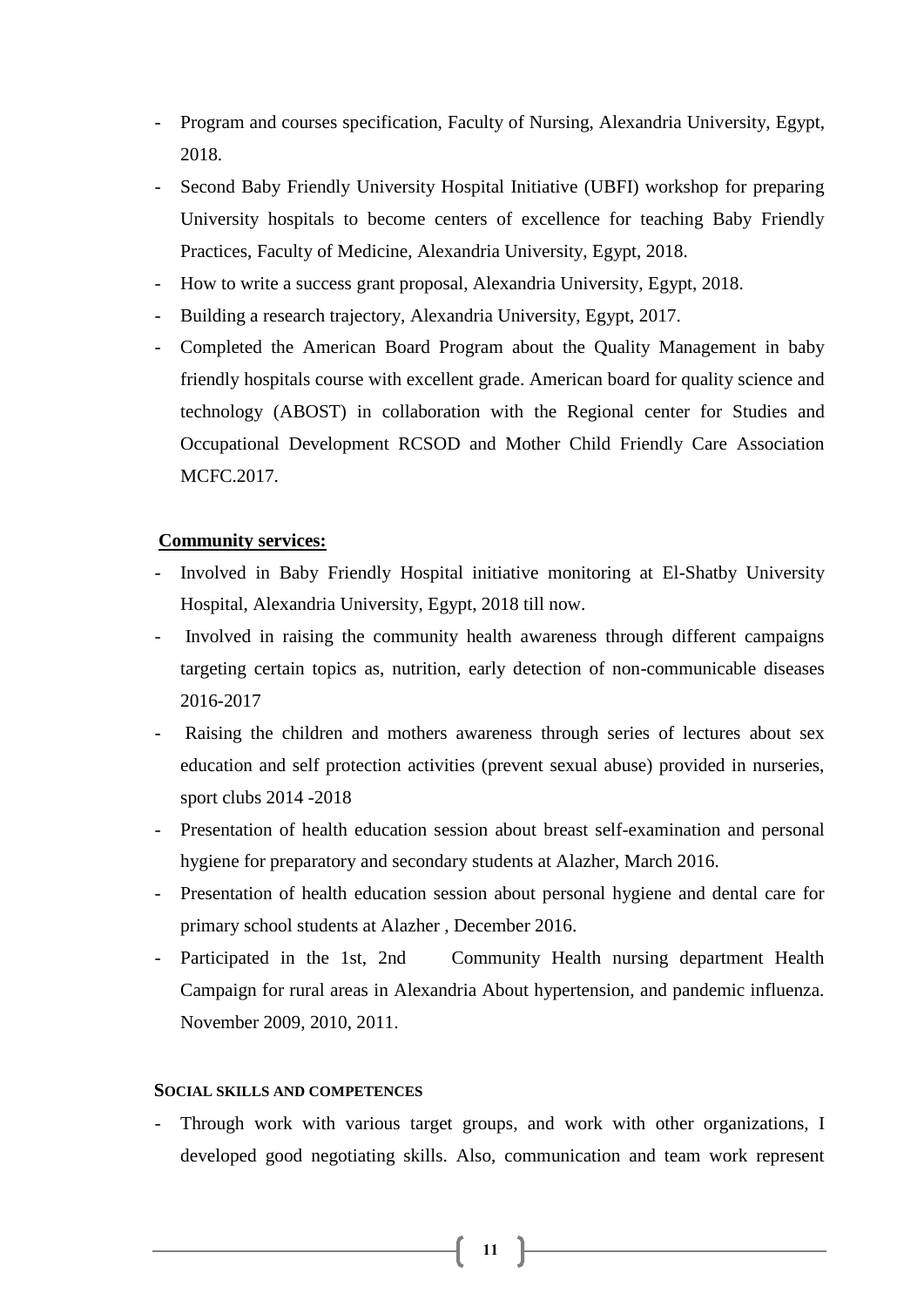essential skills that I practiced in the last ten years in Academic work. Through my work I developed sensibility and ability to work in a multicultural environment.

- I am a self-conscious person; I communicate effectively with others in my environment, understand and identify others' feelings, having highly developed empathy. I possess problem solving skills as well as negotiating skills. I am capable of and prefer to plan ahead, to learn from experience, adopt and implement daily acquired knowledge and skills that I need to work with young people.
- Personal skills: professional, responsible, hardworking, persistent and initiative person, team player, communicative, willing to cooperate, capable of making independent decisions.
- In my work I am highly motivated that the needed activities and tasks are accomplished to the very end.

#### **MOTHER TONGUE**

- Arabic

#### **OTHER LANGUAGES**

- **English** 
	- Reading skills (Excellent)
	- Writing skills (Excellent)
	- Verbal skills (Excellent)

#### **TECHNICAL SKILLS AND COMPETENCES**

- MS Office (Word, Excel, Power Point)
- SPSS data processing and data analysis
- Adobe Photoshop and Movie maker
- Excellent ability in navigation through the Internet.

#### **REFERENCES**

- **Prof Dr.** Maaly Guiemi / Faculty of Nursing Alexandria University
- **Prof Dr.** Zakia Toma Toama / Faculty of Nursing Alexandria University
- **Prof Dr**. Faten Ezz Eldein Fikry/ Faculty of Nursing Alexandria University
- **Prof Dr.** Hend Hassen Metwally / Faculty of Nursing Alexandria University

#### **(SIGNATURE)**

## **Neama Yousef Mohamed**